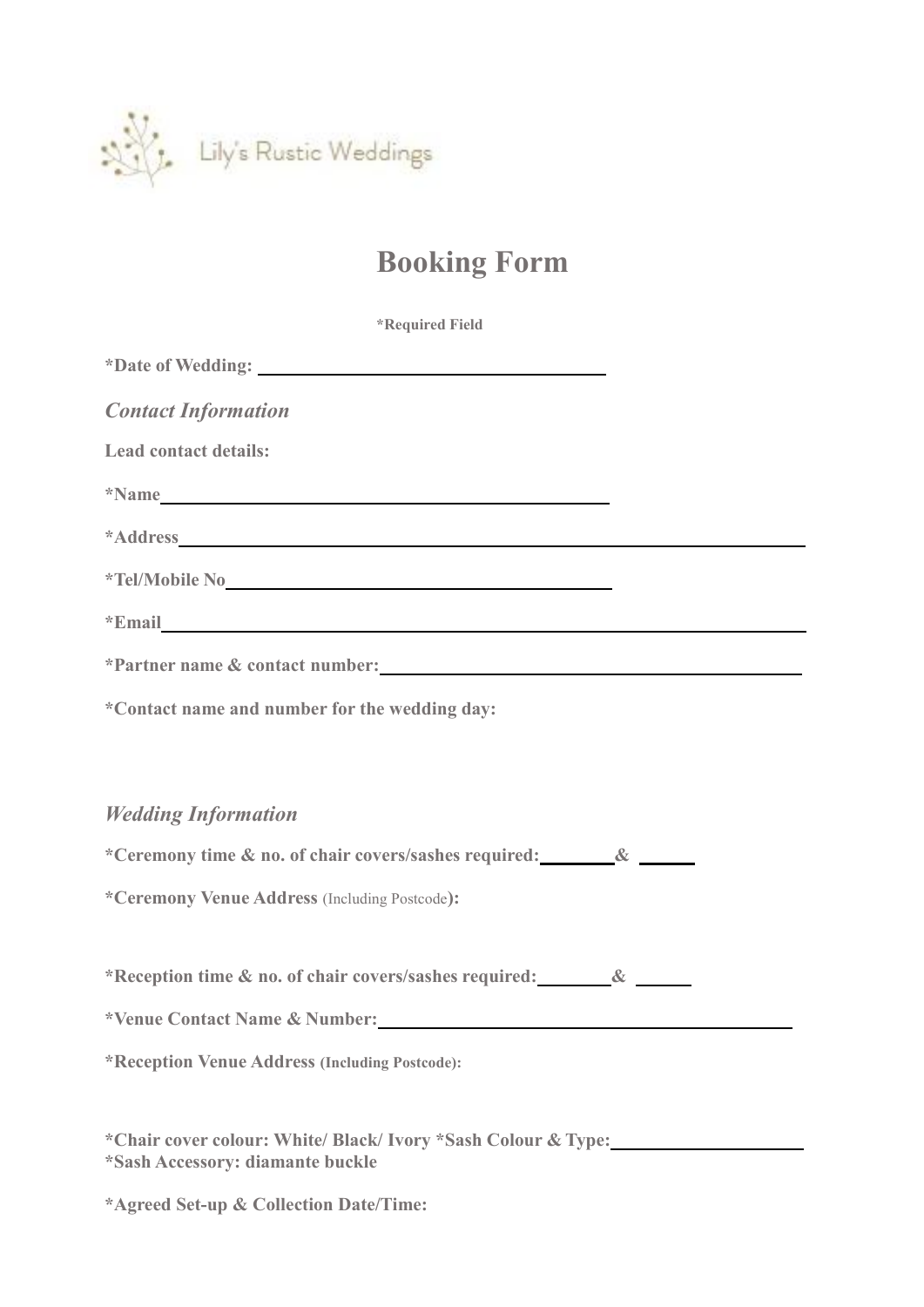## **Terms and Conditions**

**1. Payment:** A *non-refundable* deposit of £100 is required to confirm and hold your booking (£50 for orders under £150). Full payment will then be due 14 days prior to the date of your event. Failure to make this payment deadline may result in goods and services not being dispatched or undertaken. Payment can be made by Cash, Bank Transfer, or Cheque. Bank details will be supplied on our invoice.

**2. Adjustments:** Final numbers must be confirmed a minimum of 28 days prior to the booking date in order for adjustments to be made to the final invoice if the quantity change is more than 10. For changes less than 10, a notice period of 14 days will apply. No refunds will be issued after this date. Any increase in numbers will be charged accordingly. For Décor items, 28 days notice must be given in order for a refund to be arranged.

**3. Insurance:** Lily's Rustic Weddings and their hire items are all covered by our public liability insurance

**4. Ownership:** Goods at all times remain the property of Lilys Rustic Weddings.

**5. Cancellation:** In the event of a cancellation more than 28 days prior to the event the nonrefundable deposit of £100 will be retained however no further charges will apply. Cancellations under 28 days prior to the event will be charged at 50% of the order value less £100 deposit. Exceptions apply only in the case of postponement of the event subject to availability.

**6: Access**: It is the responsibility of the hirer to ensure that the chairs & furniture being dressed on the day are set up and ready for fitting at the agreed access time on the booking form. Failure to do so will result in a charge of 30p per chair being charged.

**7. Damage:** Standard laundering of hired items is included in the price quoted. This includes removable light stains from food, drink and light scuff marks from shoes. However, if upon inspection after your event we find that irreversible damage has been caused to our hired items, for example rips, footprints, drawings, cigarette burns, candle wax and excessive stains & scratches etc then this will result in damaged goods being charged at full replacement value shown on the Replacement Price List below.

**8. Shortage:** The hirer is responsible for the safe keeping of all hired items from collection through to return to Lilys Rustic Weddings. Upon collection/receipt of goods after hire, if any hired items are missing then we will inform you within 7 days. If the missing items are returned within 14 days after the event no charges will be applied. Failure to return the missing items will result in the full replacement fees being charged as per the Replacement Price List below.

**9. Collection**: Lilys Rustic Weddings will collect the hired items the day after the event hastaken place from the event location or from a location that has been confirmed in advance. Goods must be ready and available for collection at the agreed time. Sashes must be untied. It is the hirers responsibility to ensure that any persons assisting with removal are made aware of this (including the wedding venue staff). Any failed collections will be charged for accordingly.

**10. Removal Services:** If a chair cover removal service has been booked and paid in advance it is the responsibility of the hirer to organize a convenient time at the venue for this to take place the day after the event.